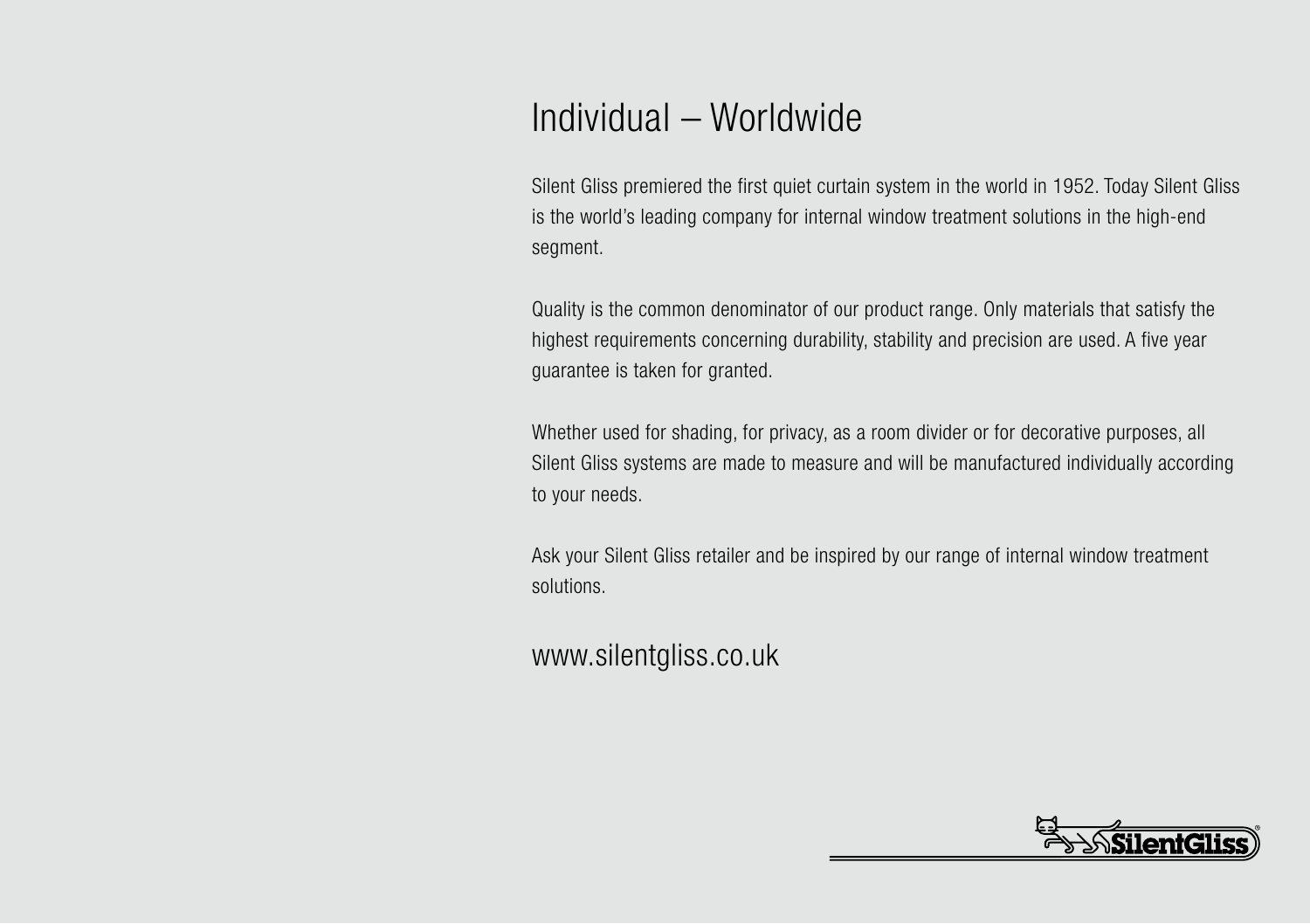# The Silent Gliss range



### Classic Curtains

Silent Gliss invented the perfect wave. Wave and Wave XL are reviving the classic curtain.



Sliding Panels / Folding Panels Whether classic or folded – this flexible and decorative curtain system always looks great, especially for large, floor-to-ceiling windows.





## Roller Blind Systems

Thanks to the design and workmanship the Silent Gliss roller blinds wind up perfectly straight and in a smooth controlled manner, even the larger systems.

## Skylight and Winter Garden Systems

Silent Gliss skylight systems help reduce heat (solar gain), light and glare whilst enhancing privacy.



#### Roman Blind Systems

Roman blinds combine the simplicity of blinds with the warmth and versatility of soft furnishing fabrics.



## Pleated Blind Systems

For specialised windows the pleated blind systems offer the perfect solution. Whether hung from the bottom up, round, triangular and/or sloping.



#### Vertical Blinds

With the three exclusive Vertical Wave designs Silent Gliss offers extraordinary variations of this practical system.

### Venetian Blinds

The precise operation of Venetian blinds enables perfect control of the light. The comprehensive colour range makes them suitable for any surroundings.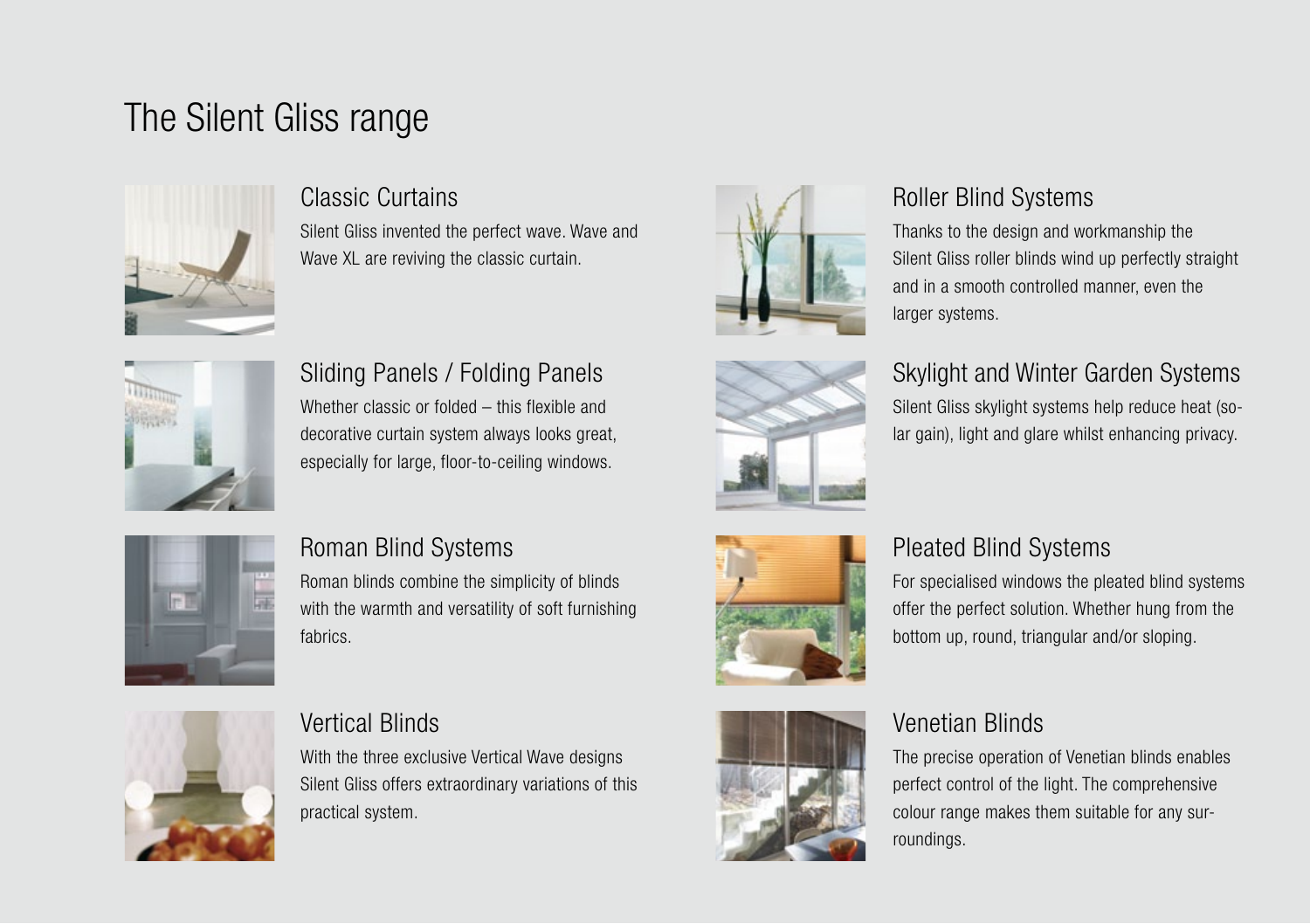



# Motorised Operation

Automation is increasing in popularity, especially in the home environment, whether for comfort, the desire for efficiency or just pleasure.

All Silent Gliss window treatments have a motorised option.

Quiet and discreet. Silent Gliss motors meet the highest specifications.

With a variety of wall switches and modern remote controls, Silent Gliss offers a great solution for every need. In addition, our window treatments are compatible with most home control systems.